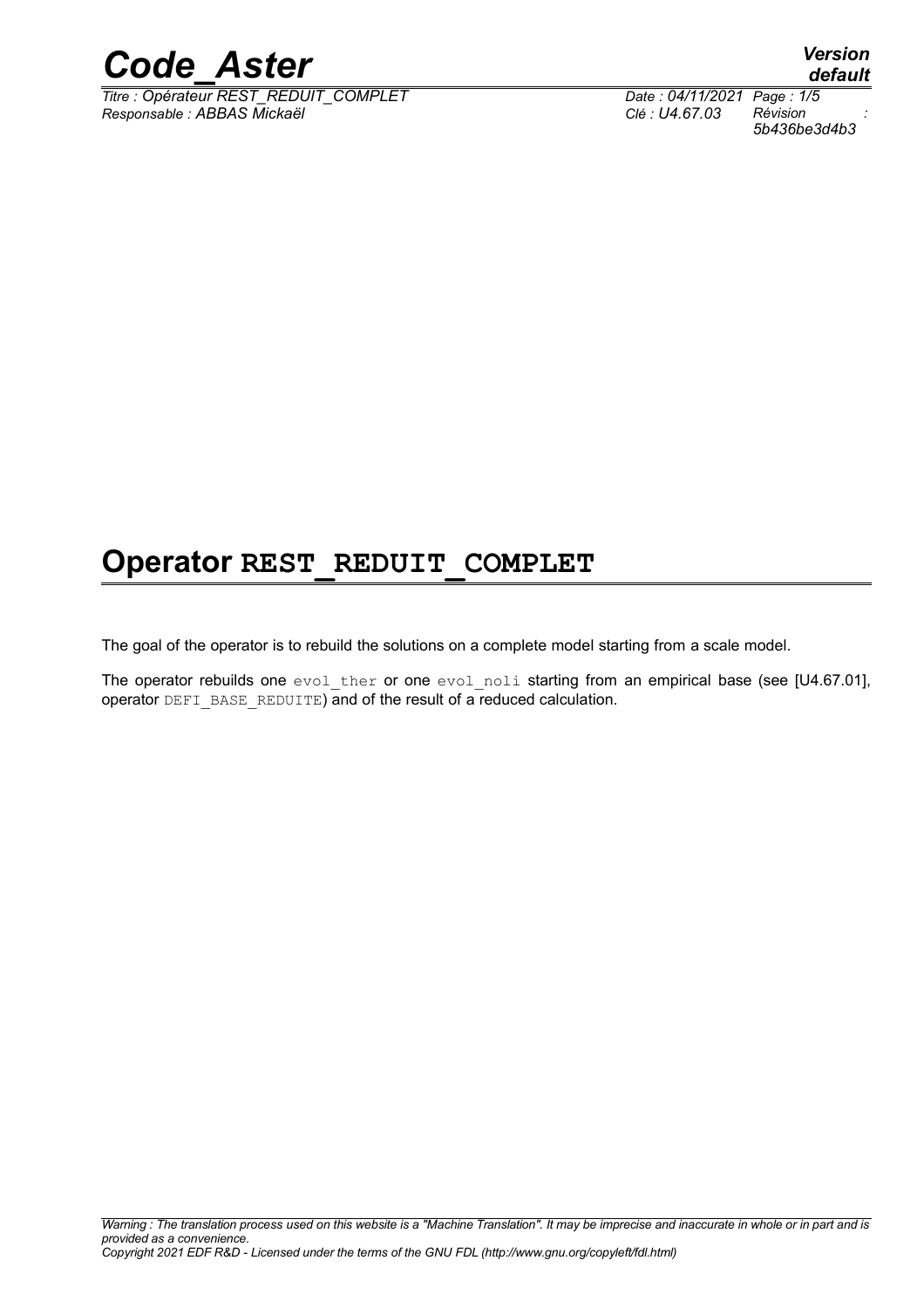# *Code\_Aster Version*

*Titre : Opérateur REST\_REDUIT\_COMPLET Date : 04/11/2021 Page : 2/5 Responsable : ABBAS Mickaël Clé : U4.67.03 Révision :*

*5b436be3d4b3*

#### **Contents**

## *default*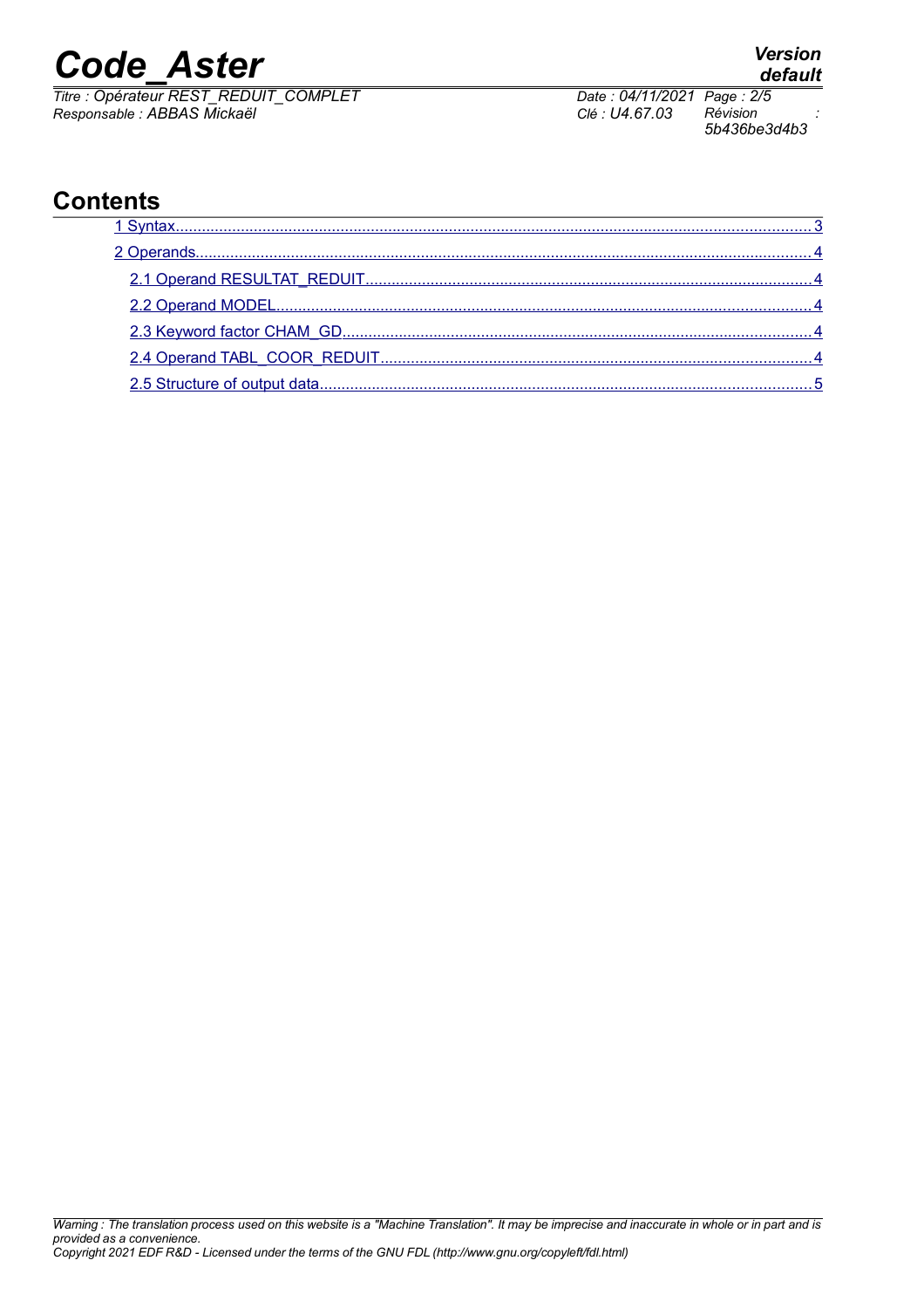# *Code\_Aster Version*

*Titre : Opérateur REST\_REDUIT\_COMPLET Date : 04/11/2021 Page : 3/5 Responsable : ABBAS Mickaël Clé : U4.67.03 Révision :*

<span id="page-2-0"></span>evol = REST\_REDUIT\_COMPLET **(**

| ٠<br>٠ | MODEL<br>RESULTAT REDUIT =      | model<br>base2,                                                                                           | [modele sdaster]<br>[resultat sdaster] |
|--------|---------------------------------|-----------------------------------------------------------------------------------------------------------|----------------------------------------|
| ٠      | CHAM GD<br>NOM CHAM             | – F<br>$=$ / 'DEPL',<br>$/$ 'TEMP',<br>/'SIEF NOEU',<br>/ 'FLUX NOEU',<br>/'SIEF ELGA',<br>/ 'VARI ELGA', | [TXM]                                  |
|        | BASE                            | base,<br>$=$                                                                                              | [mode empi]                            |
|        | OPERATION                       | / 'GAPPY POD',<br>$=$<br>/ $'$ COMB $'$ ,                                                                 | [TXM]                                  |
|        | ♦<br>GROUP NO INTERF = $qrno$ , |                                                                                                           | [qrno]                                 |
| ♦      | TABL COOR REDUIT = tabl coor,   |                                                                                                           | [ table ]                              |
| ♦      | TITLE                           | title,                                                                                                    | $\lceil 1 \rceil$ Kn                   |
| ♦      | INFORMATION                     | $/1$ ,<br>$/2$ ,                                                                                          | [DEFECT]                               |

**)**

**1 Syntax**

*5b436be3d4b3*

*default*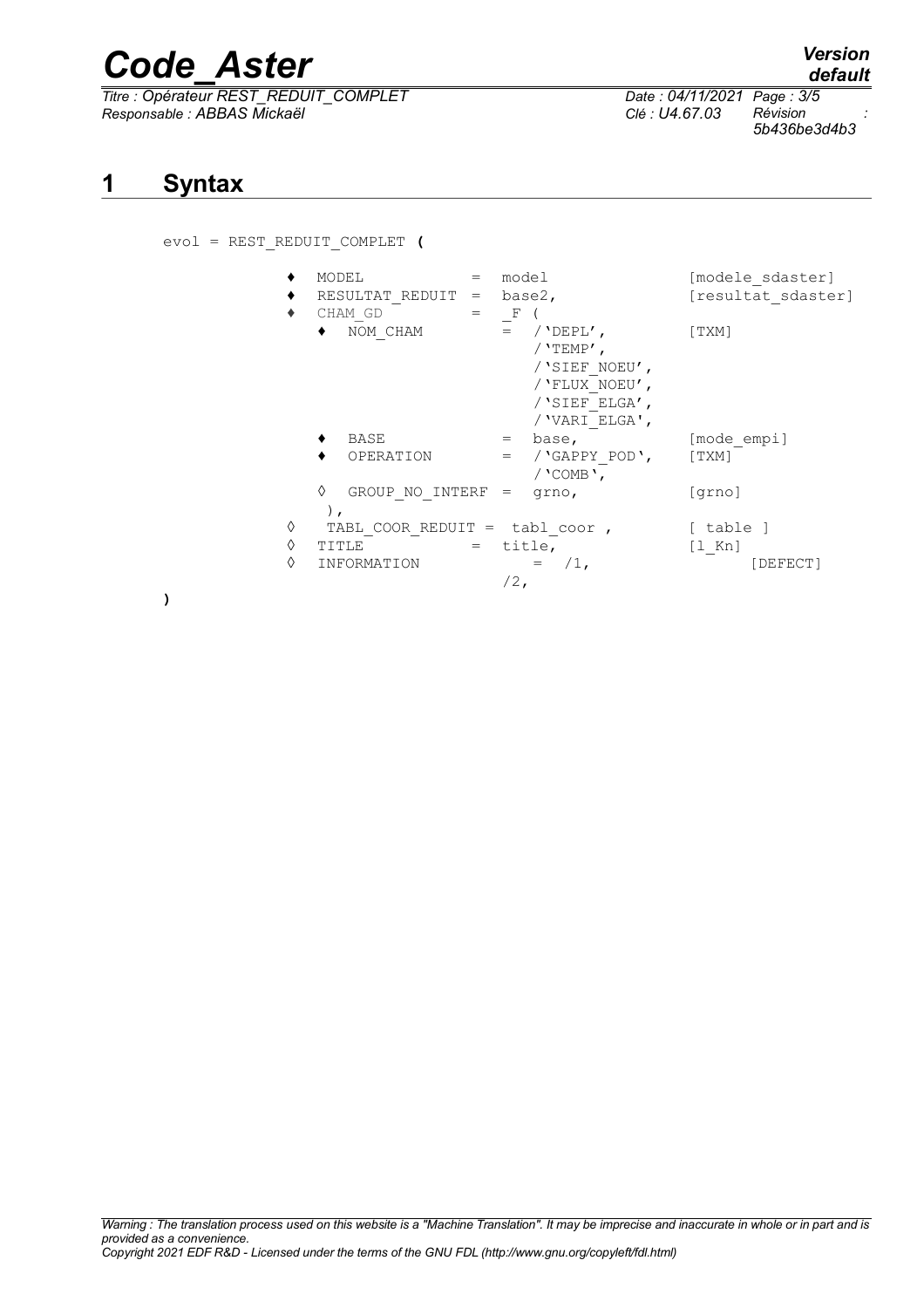# *Code\_Aster Version*

*Titre : Opérateur REST\_REDUIT\_COMPLET Date : 04/11/2021 Page : 4/5 Responsable : ABBAS Mickaël Clé : U4.67.03 Révision :*

### *default*

*5b436be3d4b3*

#### <span id="page-3-4"></span>**2 Operands**

#### **2.1 Operand RESULTAT\_REDUIT**

<span id="page-3-3"></span>RESULTAT REDUIT =  $base2$ , [resultat sdaster]

This keyword gives the structure of data result (evol ther or evol noli) who comes from the calculation reduced with THER\_NON\_LINE or STAT\_NON\_LINE. This structure of data contains all the necessary information to rebuild the results on model given by the keyword MODEL.

#### **2.2 Operand MODEL**

<span id="page-3-2"></span>MODEL = model = model [modele sdaster]

NRom of the model on which will be rebuilt the structure of data result. It must be different from the model on which the structure of data result rests RESULTAT\_REDUIT.

#### **2.3 Keyword factor CHAM\_GD**

<span id="page-3-1"></span>

| ٠ |   | CHAM GD                | F   |                   |               |
|---|---|------------------------|-----|-------------------|---------------|
|   |   | NOM CHAM               | $=$ | $/$ 'DEPL',       | $\lceil$ TXM] |
|   |   |                        |     | / 'TEMP $^\prime$ |               |
|   |   |                        |     | /'SIEF NOEU',     |               |
|   |   |                        |     | / 'FLUX NOEU',    |               |
|   |   |                        |     | /'SIEF ELGA',     |               |
|   |   |                        |     | / 'VARI ELGA',    |               |
|   |   | BASE                   |     | base,             | [mode empi]   |
|   |   | OPERATION              |     | /'GAPPY POD',     | $\lceil$ TXM] |
|   |   |                        |     | / 'COMB',         |               |
|   | ♦ | INTERF<br>GROUP<br>NO. |     | grno,             | qrno )        |

This keyword factor répétable makes it possible to define which fields must be rebuilt and how.

NOM CHAM give the type of field to be rebuilt. The current list is exhaustive (one cannot rebuild a field who does not belong to this list) the order prohibited to rebuild a field which does not exist in the initial structure of data given by RESULTAT\_REDUIT.

Each rebuilt field needs its empirical base given by the keyword BASE (calculated by DEFI\_BASE\_REDUITE). Checks of coherence are made between the base given by the user and the  $re$ built field.

A field can be rebuilt in two manners by the keyword OPERATION :

- By "modal" recombination: it is simply the sum balanced of the empirical modes by the reduced coordinates (see TABL\_COOR\_REDUIT ).

- By Gappy-POD. The operation consists in reconstituting the coordinates reduced by minimizing the difference between the field partially calculated on the reduced field (see orders THER\_NON\_LINE and STAT\_NON\_LINE) and to then recompute the complete field on the field by linear combination.

The keyword GROUP NO INTERF give Groupe of nodes defining the interface the reduced field and the rest of the model (see orders THER\_NON\_LINE and STAT\_NON\_LINE)

#### **2.4 Operand TABL\_COOR\_REDUIT**

#### <span id="page-3-0"></span>**◊** TABL\_COOR\_REDUIT = tabl\_coor ,

Lorsqu' one Recalcule a field by modal combination, it is necessary to have the reduced coordinates of calculation. These coordinates are stored in a structure of data table of name 'COOR REDUIT'